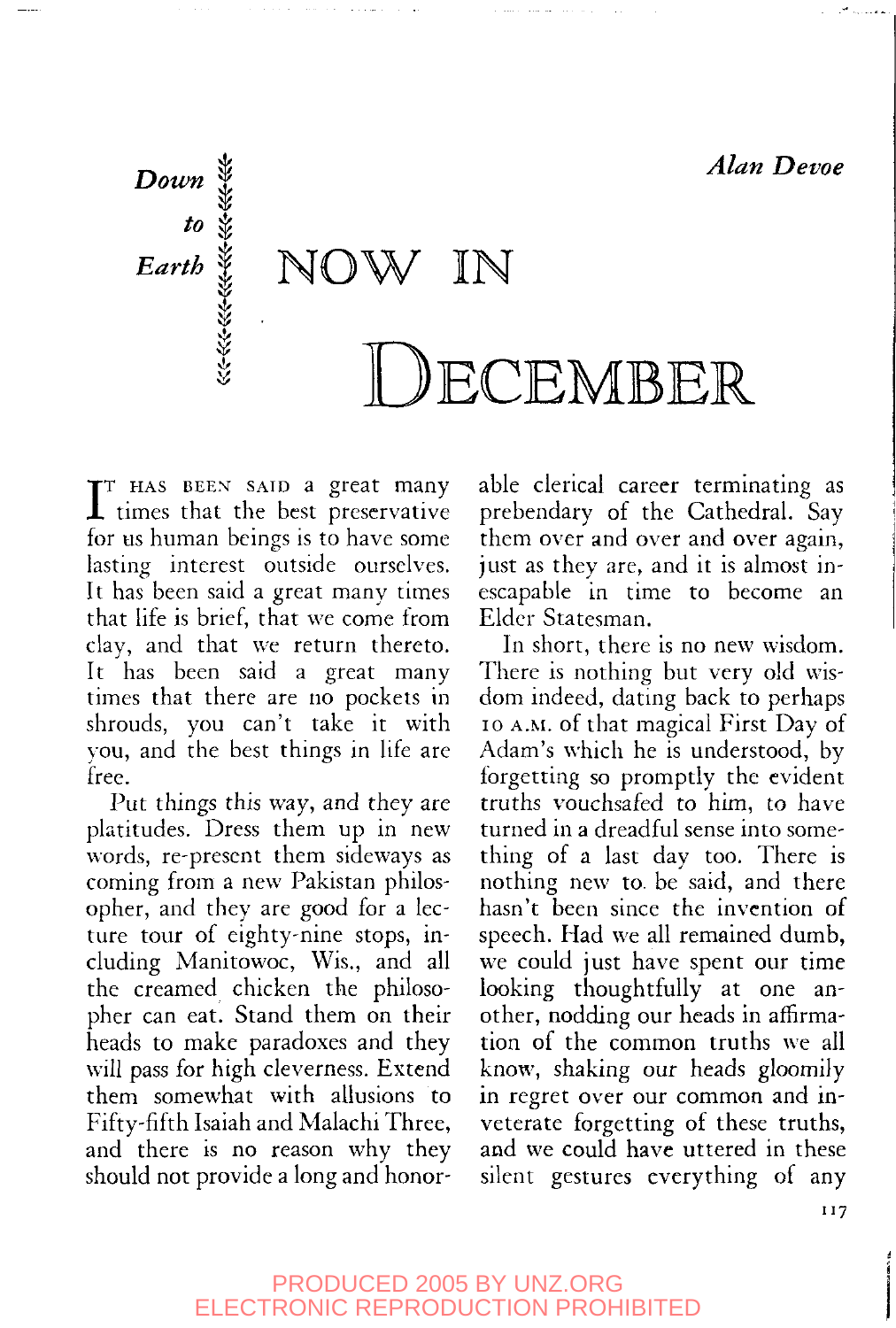importance in all the groaning shelves-full of the volumes of philosophy. In a sense, every time a writer sits down at his typewriter to say something, he is made aware, unless he is a man of staggering simplicity and self-complacence, that all he is going to be able to write, really, are ditto marks.

This realization must afflict and somewhat tend to paralyze all writers; but it comes particularly to the writer who regularly writes a column, or the writer who regularly writes in one particular field of letters. Upon the writer laboring under both these terms, it can descend with such compelling force as almost to silence him.

Suppose you are a literary critic. You write your first book review, and then your tenth, and after a while your hundredth, and in time your thousandth and ten-thousandth. In your tenth review -very likely in your first one — you said certain sound things and laid out a certain schema of critical values. For your hundredth review, you realize, however different your words may be, what you are doing is saying the same things again and restating in a different way the same principles of criticism. This is likewise what you are doing in your thousandth review, and also in your ten-thousandth (by which time you are known as the Dean of American Critics, and your annual volume of Collected Criticisms falls from the presses as dependably as the withering grapes from the autumn vine). All the while, review by review by review, there deepens your awareness that everything of any consequence in the critical field had already been unimprovably said anyway by the year 1608; and there deepens your sense that it is not only pointless but fatuous to be enunciating all over again, in new words, what is after all only a thinly disguised version of the fundamental philosophical insight perfectly expressed by Lao-tzu in the sixth century B.C.; and there seizes you a nearly overpowering desire never to see another book as long as you live and to become an itinerant cat'smeat vendor in Port Said. It comforts you none to look upon the long majestic row of your Works upon the shelf, for you see the whole row, with a dreadful insight, under its right title. Its title is *Ditto.*

 $\prod$ <sup>T</sup> is bad enough, thus, when you  $\boldsymbol{1}$  are a writer in one field of letters particularly. Still, you have one saving device. Though you must perforce repeat yourself—we *all* repeat ourselves, inescapably, over and over and over, in one collective racial murmur of repetition, from the morning of the world  $-$  you can to some extent hide this fact from yourself by virtue of scattering what you say through a broad variety of periodicals. If you review *Neo-Marxian Trends in Content-*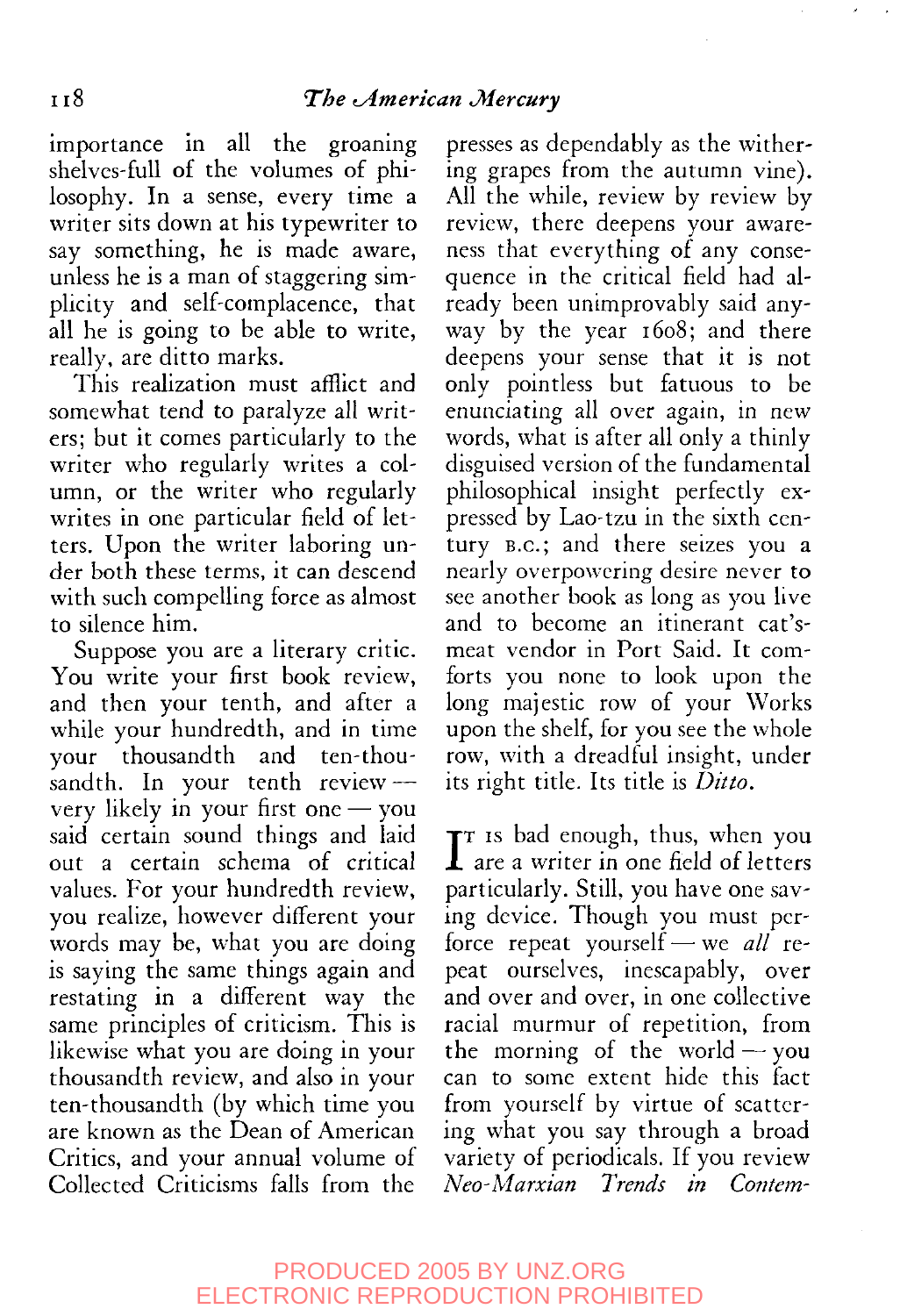*porary Poetry* for *Obliquity: A Journal of the New Spirit,* and then review *Murder in Step-ins* for *Bang!,* the digest's digest, you can hope to achieve at least a partial success in concealing both from your readers and yourself the fact that the two reviews are in a profound sense the same review, and that both of them in a profounder sense are the review you wrote of *Coulidge the Man* in 1924, and that in the profoundest sense of all there is no truth uttered in either review which was not already uttered, with definitive excellence, by some man who did tablet-chipping for Rameses the Third. You cannot entirely conceal this knowledge, but you can partially do so; and it is a comfort.

But suppose, now, that you not only do your writing mostly in one particular field — say, nature — but that you write regularly under a particular title — "Down to Earth," it might be — in a particular magazine, bearing the name, for instance, THE AMERICAN MERCURY. Suppose that every thirty days for a year, and then for five years, and then for a decade, and then on into the next decade, under a succession of five editors, you must persuade yourself that you have something to say which you have not already said and which indeed was not already said superbly by someone else long before you were able to hold a rattle. You must so persuade yourself or stop writing. By a titanic gesture

of self-persuasion, once a month, you must manage to believe that what you propose to say is novel. You must persuade yourself that what you write this month  $-$  this biography ot a chipmunk, this study of the natural history ot swamps, this investigation of weasels, this ruminative piece of  $ecology - is$ worth doing, even though you can see with clarity that it is only, as all expression is, a re-presentation.

It is difficult. Every now and then, it is impossible. And it is impossible now.

THIS ISSUE of the MERCURY is to<br>bear the date of the month of **1** bear the date of the month of Christmas. This should mean, for the writer of "Down to Earth," the composing of a "Christmas piece." There rise to mind the ghosts of Christmases Past .. . an article on Christmas birds, an article on the natural history of Christmas as a festival, an article on how animals spend the Christmas season outdoors, an article on praise and gratitude as natural down-to-earth virtues which can make all seasons of the circling year a kind of Christmas time, an article . . . But enough. There are all sorts of Christmas pieces for a naturalist to write. Anything will furnish a foundation for one. Holly; mistletoe; evergreens; reindeer; snowfiakes. There is nothing ever to stop the flow of The Christmas Article. Except one thing; and if this rises up in a fullness of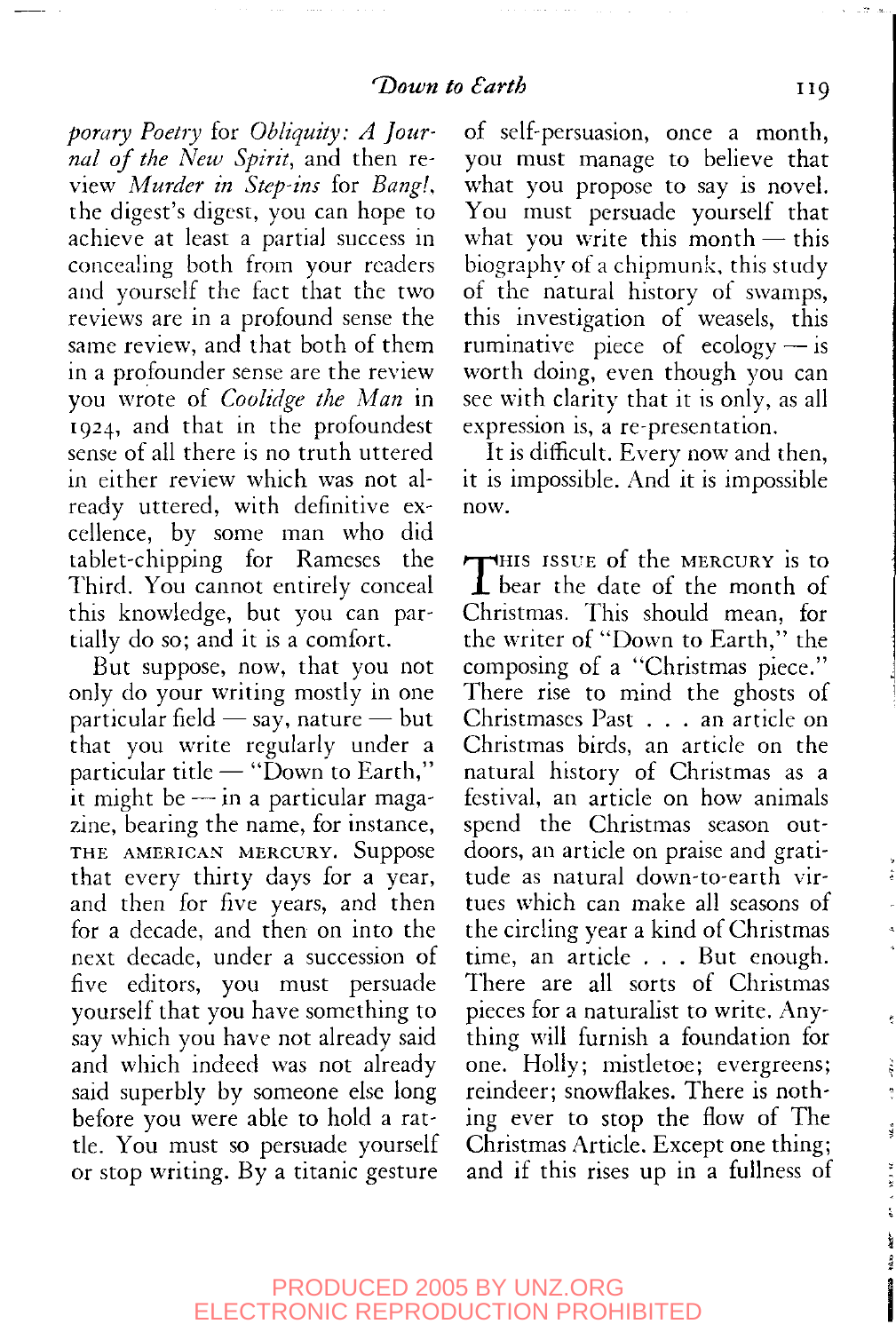realization, as it has this year, it can do it. It is just this:

"Christmas" — the single word itself, naked, plain — has said everything there is to be said about itself.

It is not just that "writing about Christmas," now, would probably be only a change-ringing repetition of other writings about Christmas, other years. Repetition is the common lot of all of us. We can all say only old things in new ways or keep silence. This is something much more tremendous.

What sort of silly-pathetic effrontery would it be to write now, say, an article about the chickadees and juncos in the snow-whitened Christmas woods, composing this carefully to bring out the fact that there is a kind of holiness about the earth and that it is lit with wonder? The clear fact, short and vigorous as a blow, is that the one word "Christmas" has already said all this. Write the single word "Christmas" and you have expressed, in the two syllables, an entire religious view, an earth-view, a cosmology. You have commented on what juncos and chickadees and the balsam-scented air ought to mean to us, you have conjured a whole dramatic story about animals kneeling in a stable, you have said a bookful of that ecological wisdom (which ecologists reach only the long-way-around)

that holds that all created things have their "niches" in the architecture of the made world. What sort of preposterous pretension would it be to write an article, now, to say that even common earth has its glory? The one word "Christmas" already says, in one stupendous shout, that the whole essence and meaning of this season — whether as Christians we take the matter literally, or as non-Christians take it symbolically — is that this earth's common clay, its dust, its homely flesh, is divinely indwelt. What imaginable newness or pretense of newness could lie now in an article about how vegetations die down to a sleep in seeds and then wake to flowering, or how a woodchuck undergoes the little death of hibernation to reach the new life of next spring? The last drop of meaningextract to be wrung from this is already caught in distillate in one word, Christmas.

THIS MONTH it is impossible to<br>pretend to be saying any new **1** pretend to be saying any new thing, or to be able to say an old one in new words. The old thing is the unimprovably precious thing; the old words are the unimprovably briefest and best. I give them to you as the only writing worth writing this month:

Merry Christmas.